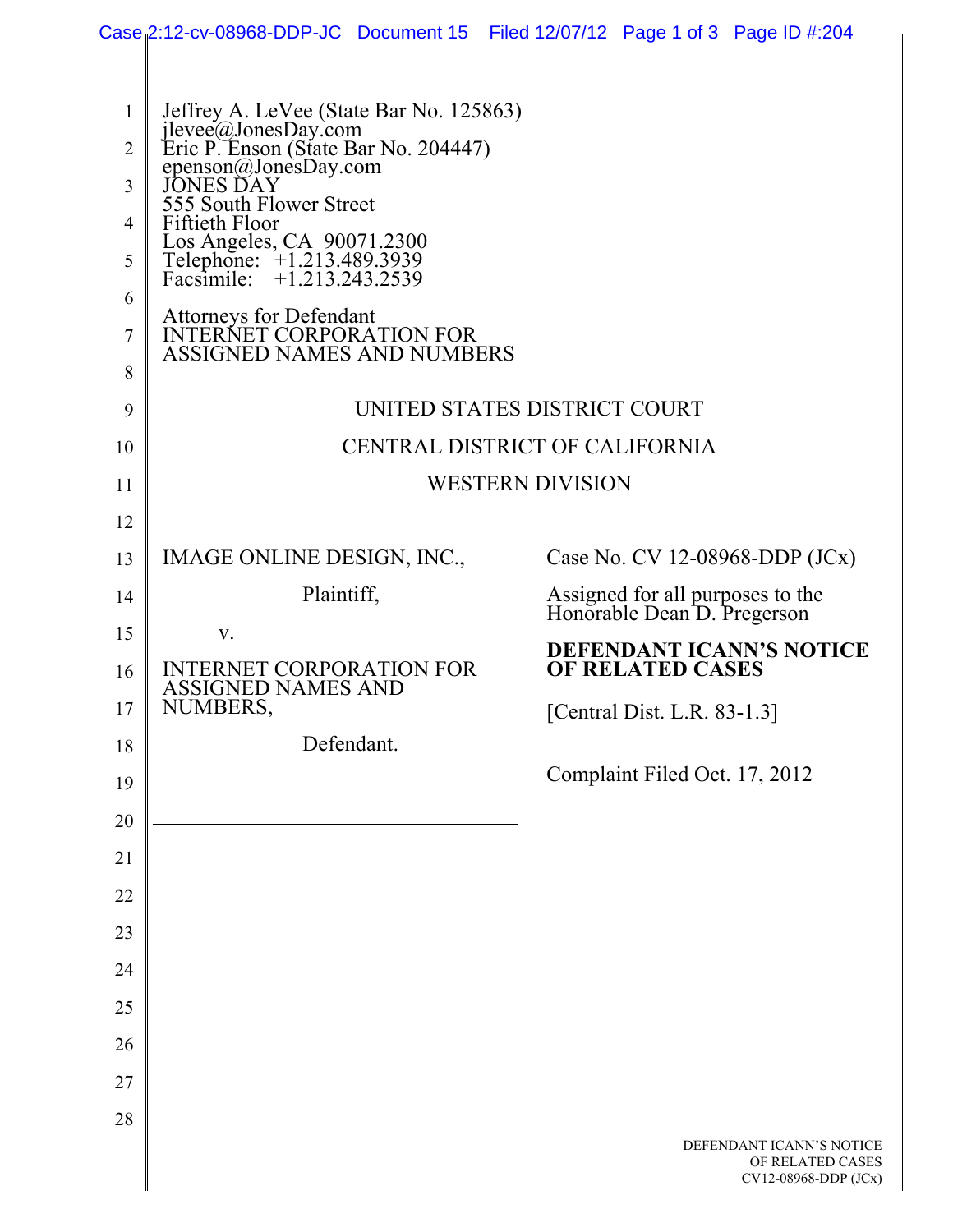## **TO THE COURT, ALL PARTIES AND THEIR ATTORNEYS OF RECORD:**

3 4 5 6 7 8 9 10 Pursuant to Central District Local Rule 83-1.3, Defendant Internet Corporation for Assigned Names and Numbers ("ICANN") is obligated to give notice to the Court that Plaintiff Image Online Design, Inc. ("IOD"), "previously filed" a related case in the Central District of California, which called for – and resulted in – determination of "substantially related or similar questions of law" and involved the "same" alleged trademark. *See* C.D. Cal L. R. 88-1.3.1(b), (d). The related case, Case No. CV 99-11347, was filed on October 29, 1999 and was dismissed by the Honorable Robert J. Kelleher on June 21, 2000 in:

*Image Online Design, Inc. v. Core Ass'n and Ken Stubbs*, 120 F. Supp. 2d 870 (C.D. Cal. 2000).

 In the related case, IOD claimed that it had common law trademark rights in the .WEB top-level domain ("TLD"), and that the defendants had infringed these rights by providing Internet network addresses and domain name registry services using the alleged .WEB mark. *Id*. at 872, 874. Judge Kelleher granted the defendants' motion for summary judgment, finding that IOD had no trademark rights in the .WEB TLD. *Id*. at 880. However, the related case has been on appeal since July 2000, in Ninth Circuit Court of Appeals Docket No. 00-56284, and apparently has been stayed since that time. The Court of Appeals docket reflects a status conference at the Ninth Circuit scheduled for December 20, 2012.

 In the instant action, IOD again claims that it has common law trademark rights in the .WEB TLD; and IOD accuses ICANN of infringing these purported rights. Accordingly, the two actions are related under the Central District Local Rules because the instant action calls for "determination of the same or substantially related or similar questions of law" as that presented in the related case and both matters involve "the same patent, trademark or copyright." C.D. Cal. L. R. 83-1.3.1(b), (d).

11

12

1

2

27

26